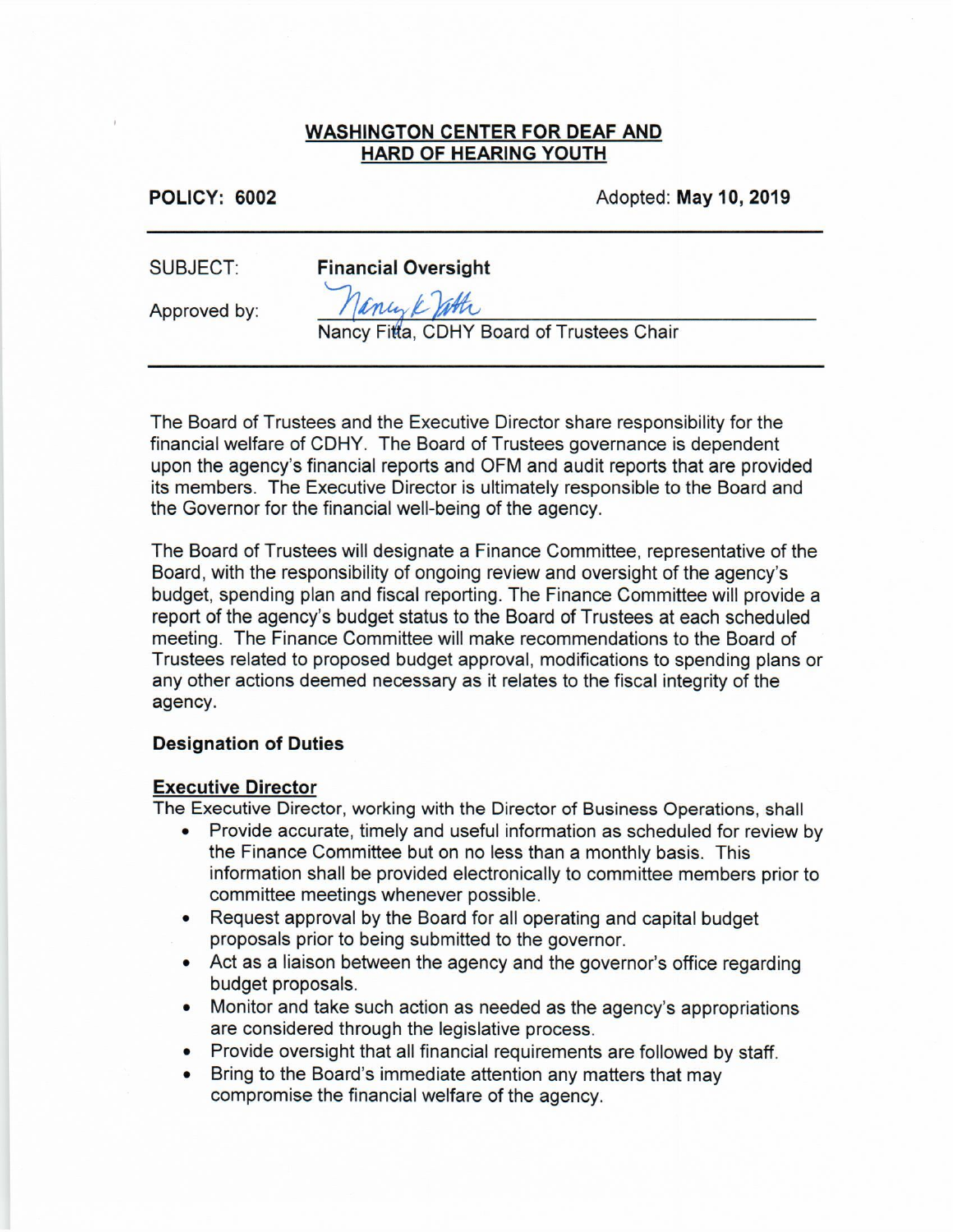# **Board of Trustees**

The Board of Trustees shall

- Designate a Finance Committee to provide regular and ongoing oversight of the agency's financial status.
- Receive and review regular financial reports from the committee.
- Approve an annual budget, any supplemental or capital proposals and spending plans for the agency prior to submission to the governor.
- When calendar conflicts arise, the Board may designate the Finance Committee to act on behalf of the Board, until the Board is able to ratify the Committee's action at the next scheduled meeting.

## **Finance Committee**

The Finance Committee shall

- Regularly review and provide oversight of financial reports and spending plans provided by the Director of Business Operations and the Executive Director of the agency.
- Request additional information or changes in the format and detail used in reports received from staff when needed for increased clarity and understanding.
- Report its findings and provide any recommendations for action to the Board at its regularly scheduled meetings.
- Have the Finance Committee Chair or designee, participate in the exit interview concluded by the State Auditor's office following each audit required by that office.

The Board recognizes the vital importance of accurate, timely and useful information. As such, the Finance Committee shall be provided and shall review the following information.

## **At the close of each fiscal month:**

- A thorough financial narrative detailing the most recent fiscal month's expenditures compared to the approved budget. Included in this narrative should be explanations for deviations from the spending plan, actions plan to address any variances that may potentially have a negative effect on students and/or staff, and justifiable fact-based projections related to expenditures, account balances and remaining fiscal year expenditure authority.
- A statement that summarizes revenue received, expenditures and balances for any non-appropriated/non-allotted accounts. Local accounts not in the custody of the state treasure shall include a formal reconciliation signed by the Director of Business Operations or designee and the Executive Director. These statements shall include narratives that describe any challenges related to revenue generating activities, grants, and/or recoveries.